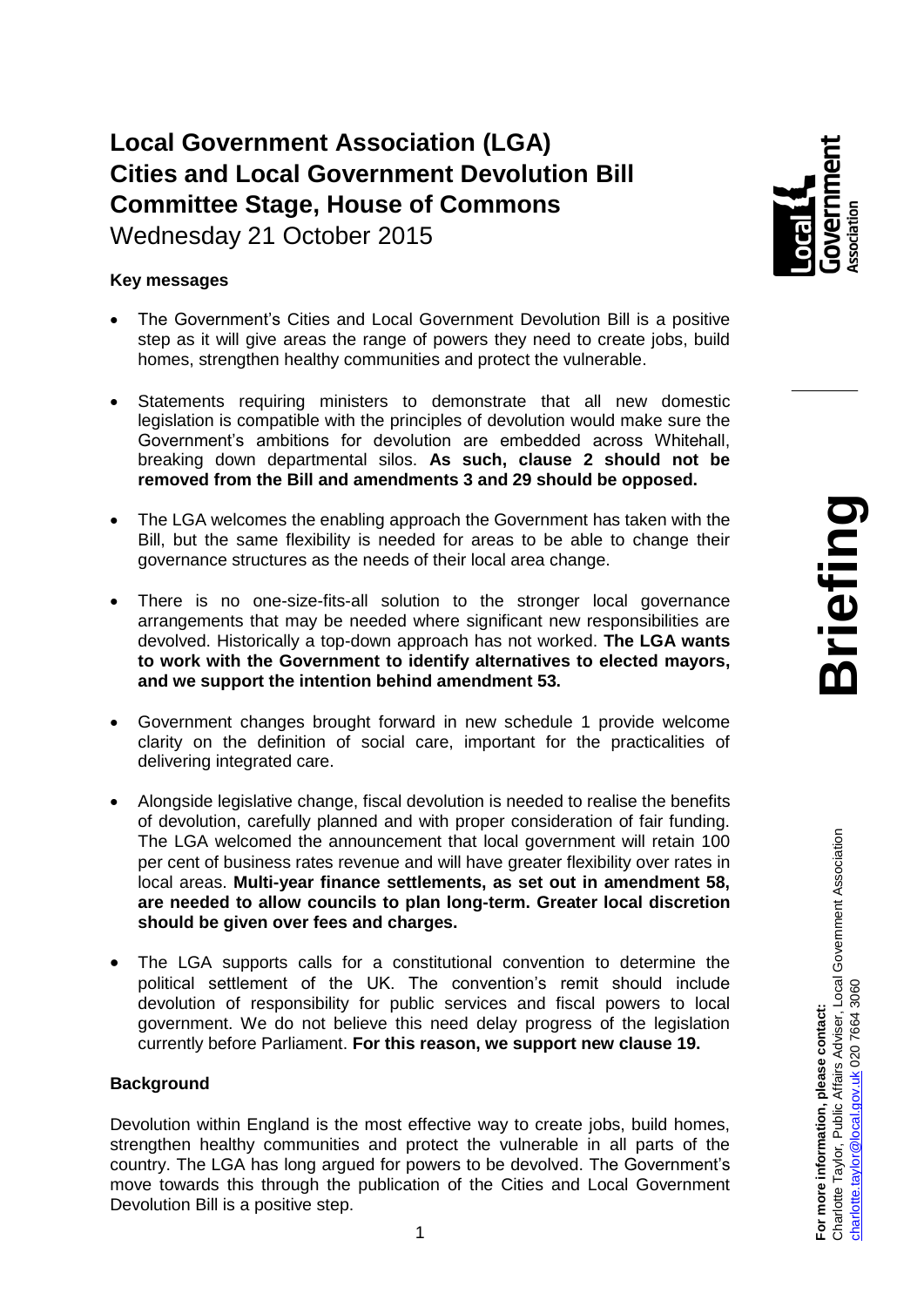The Government has received 34 different devolution bids from places in England.<sup>1</sup> It is important that this Bill provides the flexibility for each area to agree a devolution deal that meets the needs of their local area.

# **Breaking down barriers to devolution (clause 2)**

We welcome the strong signals from HM Treasury and Department for Communities and Local Government that wide-ranging powers will be devolved to local areas. For sustainable reform to happen in practice this commitment must be shared by all government departments. Previous attempts to devolve power have been thwarted by Whitehall silos.

A 'devolution test', as introduced in the House of Lords, would ensure all departments are considering new legislation with devolution principles in mind. The simple test is similar to the Government's own 'family friendly test' and like this can be meaningful without being burdensome.

## **No 'one-size-fits-all' model of governance (clause 3)**

The LGA welcomes the enabling approach the Government has taken with the Bill, which allows each area to determine a devolution deal to meet the need of their local area. However, the same flexibility is needed for areas to be able to change their governance structures as those needs change. This should include changes the composition of a combined authority and changes the governance model.

Historically a top-down approach has not worked. People should be free to choose the appropriate model of governance for their community. We recognise that the Bill itself does not make mayors mandatory. The LGA urges the Government to continue to work with areas through their negotiations to develop other strong models of governance that are appropriate to local circumstances.

The LGA's report, [English Devolution: local solutions for a successful nation,](http://www.local.gov.uk/documents/10180/6917361/L15-178+DevoNext+devolution+publication/7e036308-6ebc-4f20-8d26-d6e2cd7f6eb2) sets out principles for strong governance and a number of models that could achieve this. Whatever model is chosen, councils and councillors will want to ensure there is transparency and accountability so that the constituent members of the combined authority and the public can understand and scrutinise the decisions being made.

### **Information sharing in health and social care services**

Medical services under the section 251 of the NHS Act 2006 already include the provision of social care services. New schedule 1 13ZB section 13z provides welcome clarity on the definition of social care for the purpose of information sharing. This is important in the context of delivering integrated care.

### **Devolution underpinned by sustainable funding**

Alongside legislative change, funding reform is also required to fully realise the benefits of greater devolution.

The LGA welcomed the Chancellor's recent announcement that local government will be able to keep 100 per cent of business rates revenue by 2020 and have more flexibility over their business rate. Local government currently receives 100 per cent of business rates revenue but a portion of this is through grants to fund

 $1$  See our online devolution hub at www.local.gov.uk/devolution